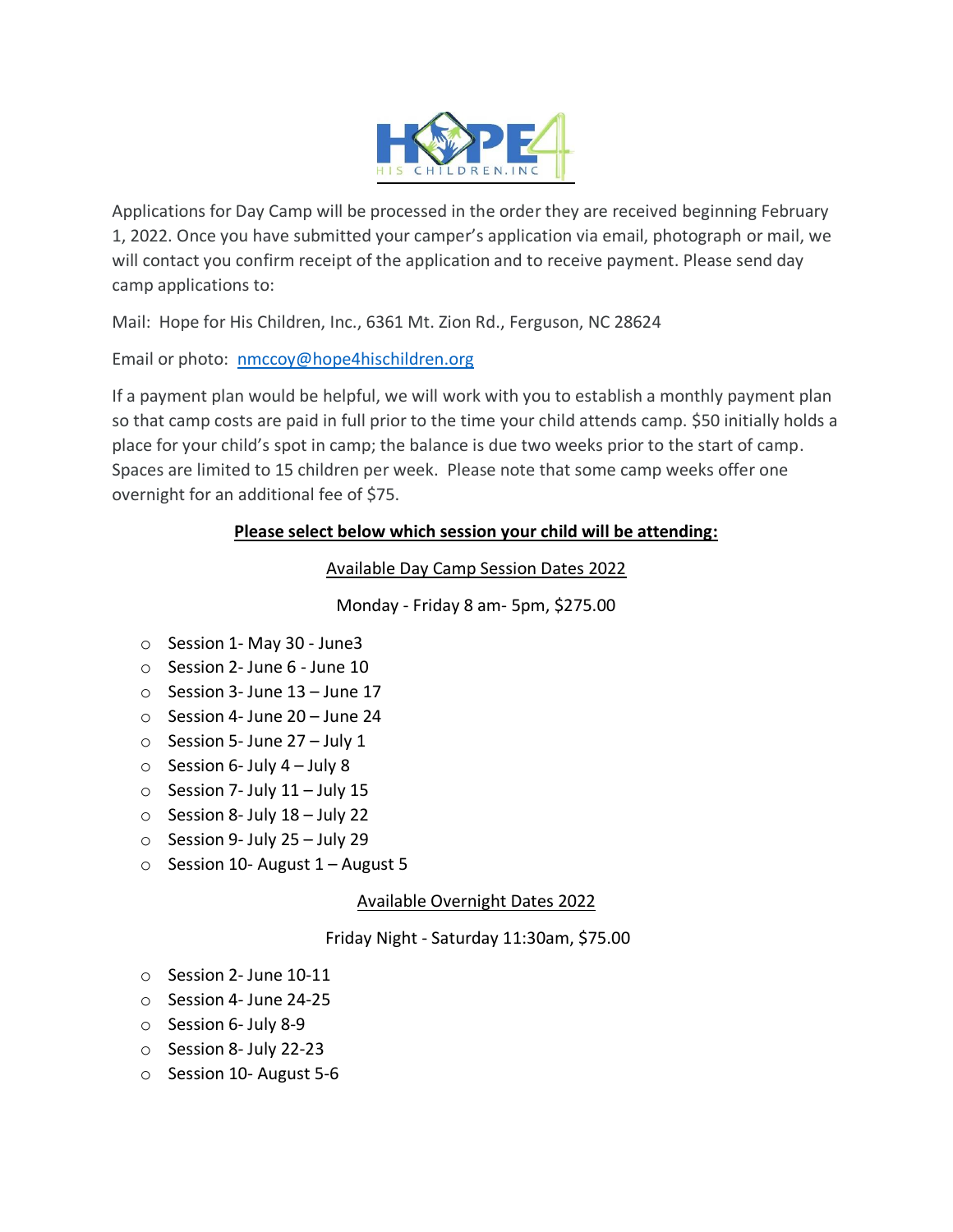# **Camper Registration and Health History Form**

## **Camper Information**

Full Name and Birthday:

Address:

Emergency Contact:

Approved Camper Pick up Person:

#### **Parent/Guardian Information**

Full Name

Relation to Camper:

Phone Number/Email Address:

Best time to be reached:

### **Parent/Guardian Information**

Full Name

Relation to Camper:

Phone Number/Email Address:

Best time to be reached: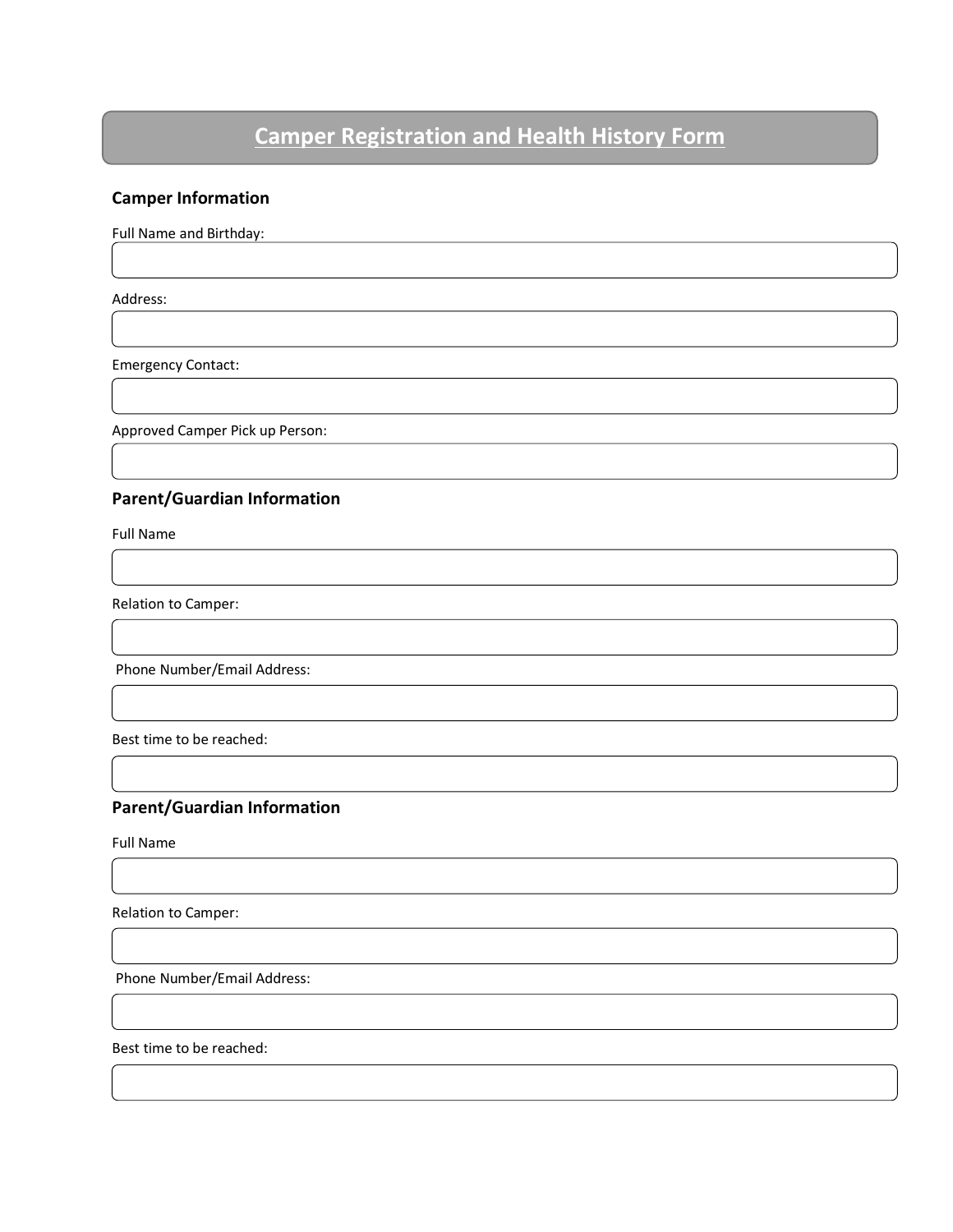#### **Insurance Information**

Full Name of Policy Holder:

Policy Holder Phone Number:

Health Insurance Company:

Health Insurance Company Phone Number:

Health Insurance Group/Policy #:

Doctor's Name:

Doctor's Phone Number:

Dentist Name:

Dentist Phone Number:

#### **Health History and Medication Information**

Date of Last Health Exam: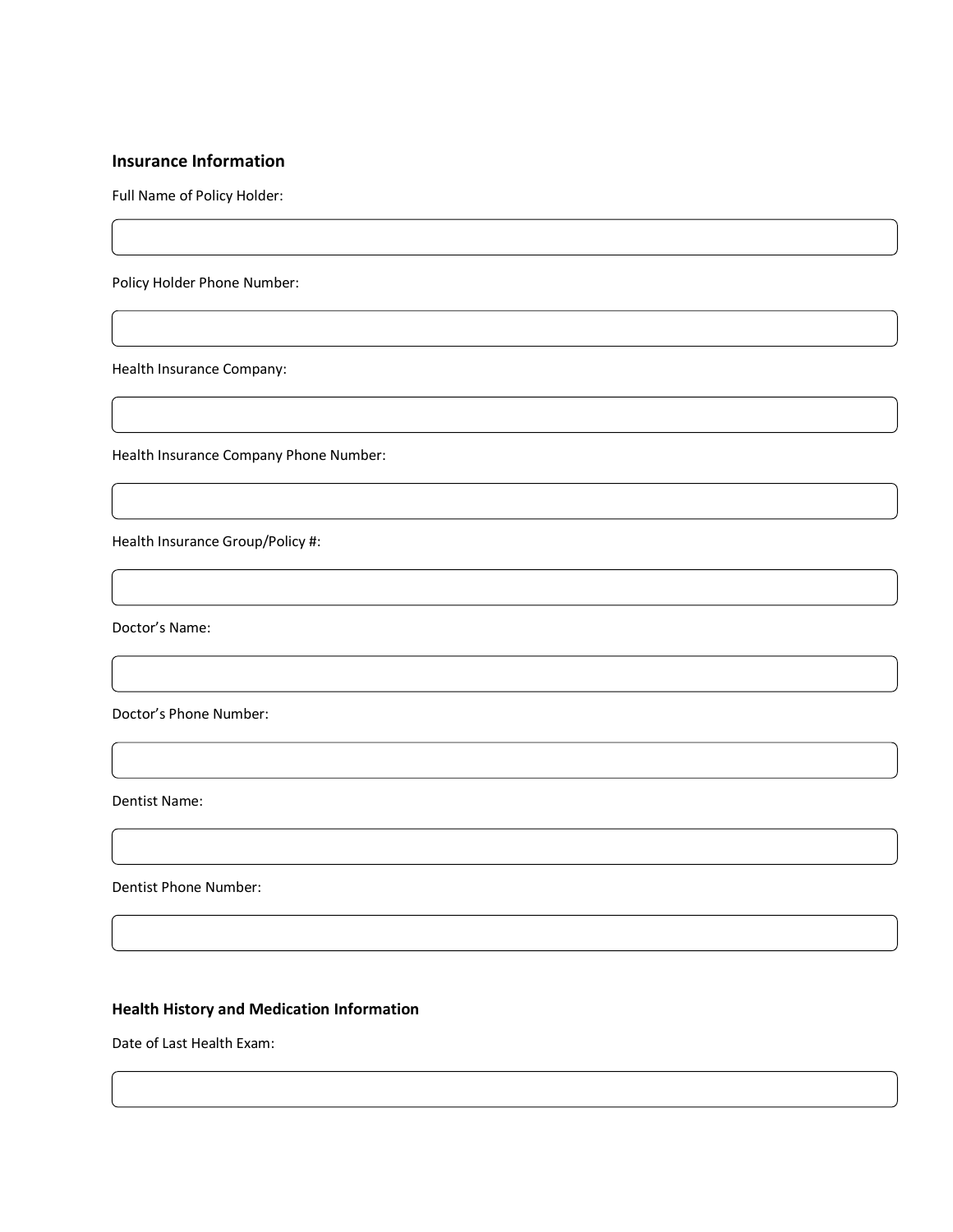Immunizations Up to Date?  $\bigcirc$  Yes  $\bigcirc$  No

Date of last Tetanus Shot (month/year):

Please check all that apply for any of occurrences below that happened in the last 24 months: Asthma or Inhaler **Bedwetting** Bedwetting Behavior Problems Bleeding or Clotting Disorder Chicken Pox Chicken Pox Epilepsy Fears or Phobias **Frequent Ear Infections** Frequent Headaches Frequent Sore Throats **Head Lice** Head Lice **Hearing Problems** Homesickness **Insect Sting Allergy** ADD/ADHD Poison Ivy Allergy **Seizures** Seizures Seizures Sleepwalking Speech Problems **Vision Problems** Does your child have any environmental allergies?  $O$  Yes  $O$  No If you answered Yes to environmental allergies, please explain: Does your child have any drug allergies, please explain:  $\bigcirc$  Yes  $\bigcirc$  No If you answered Yes to drug allergies, please explain: Does your child have any food allergies?  $\bigcirc$  Yes  $\bigcirc$  No If you answered Yes to food allergies, please explain:

Does your child have any food or dietary restrictions? (ex: gluten free, vegetarian)

If you answered yes to food or dietary restrictions, please explain: